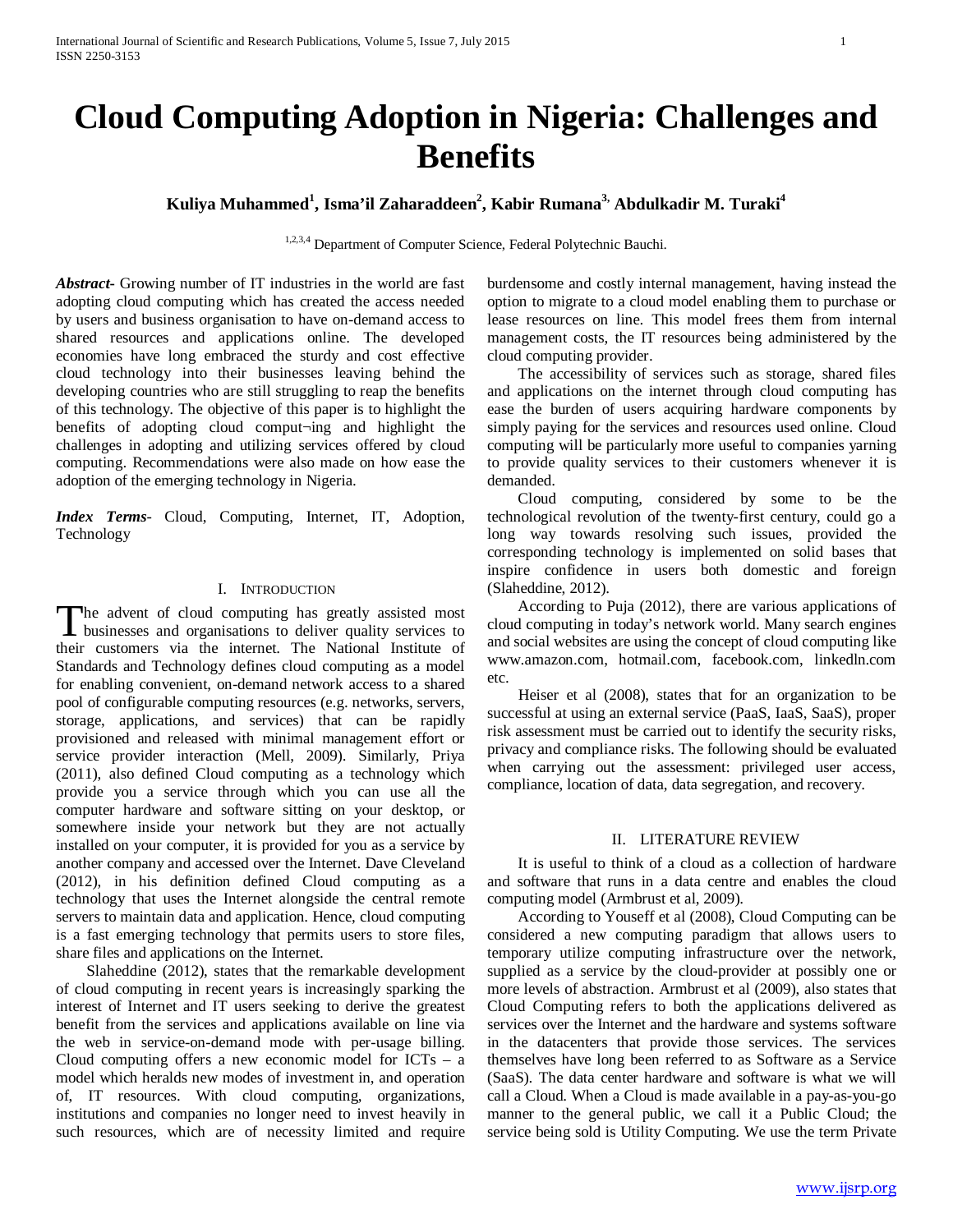Cloud to refer to internal data centers of a business or other organization, not made available to the general public. Thus, Cloud Computing is the sum of SaaS and Utility Computing, but does not include Private Clouds (Armbrust et al, 2009).

 The idea of cloud computing is not actually new as it goes back several decades. It was pioneered by Professor John McCarthy, a well-known computer scientist who initiated timesharing in late 1957 on modified IBM 704 and IBM 7090 computers. McCarthy expected that some corporations would be able to sell computing resources through the utility business model. Soon enough, different organizations paid for their use of computing resources (storage, processing, bulk printing, and software packages) available at service bureaus cited in Qusay (2011).

Cloud computing is simply a medium for distributing on-demand services, infrastructure, and application software using the network. The major types of cloud deployment models as seen figure 1 are:

- *Public cloud*: Cloud infrastructure shared or accessible by all, with applications and services delivered through the Internet;
- *Private cloud*: Restricted cloud infrastructure operated by or on behalf of a specific organization, available exclusively to approved users affiliated with that organization; cloud services are delivered using a private network;
- *Community cloud*: Multitenant, private cloud infrastructure that supports a specific community, consisting of two or more organizations and
- *Hybrid cloud*: Combination of two or more of the preceding cloud types.



**Figure 1: Cloud Computing Development Model**

 In the past few years there have been tremendous increases in use of cloud computing in both business, government and even educational sector, this increase was due to world wide availability of internet and high competition in the cloud market that brought about utilising computing resources at minimum cost (Rahimli, 2013).

 Cloud computing is already been used by various internet users, from Yahoo mail, Google mail, Hotmail and free office applications such as Google apps, Gmail, drop box and numerous other software as a service (SaaS) (2009). Numerous organisations are now adopting cloud computing because of the cost effective on-demand services it delivers.

 Buyya et al (2009) states that Cloud computing has been cited as 'the fifth utility' (along with water, electricity, gas, and telephone) whereby computing services are readily available on demand, like other utility services available in today's society. Similarly, Voas et al (2009) also identified cloud computing as the next computing paradigm that follows on from mainframes, PCs, networked computing, the internet and grid computing. These developments are likely to have similarly profound effects as the move from mainframes to PCs had on the ways in which software was developed and deployed.

 In an article recently published in the journal "Les Afriques", Raphaël Nkolwoudou, Associate Counsel Azaniaway Consulting cited in Slaheddine (2012), explains that cloud computing is suited to the African continent by reason of the concentration of infrastructures, availability of IT competencies and ease of implementation. There is, however, one prerequisite, which is to speed up the development of electronic communication infrastructures. He adds that among the specific benefits of cloud computing in Africa, two in particular are liable to make a significant contribution to reducing the digital divide, namely:

- i. The ability to have immediate access to the latest innovations;
- ii. The possibility for an organization to do away with heavy investment in infrastructure, particularly where computation centres are concerned, given the unreliability of the electric power supply in Africa.

 According to a survey carried out by Cisco and World Wide Worx (2013), the study found that 50% of South Africa's medium and large businesses were using cloud services, compared to 48% in Kenya and 36% in Nigeria. South Africa currently leads the continent in Cloud computing uptake, but appears to not be growing fast enough to retain that position in the years to come. For Kenya, in addition to the 48%, another 24% of organisations in Kenya were considering adopting within a short while.

**Table 1: Cloud Service**

| Country             | Medium<br>$\frac{0}{0}$<br>and<br>Large<br>Cloud<br>businesses<br>using<br><b>Services</b> |
|---------------------|--------------------------------------------------------------------------------------------|
| <b>Kenya</b>        | 48                                                                                         |
| Nigeria             | 36                                                                                         |
| <b>South Africa</b> | 50                                                                                         |

 Cisco and World Wide Worx (2013) study also revealed that Private cloud was the most popular in 2013 among organizations surveyed currently deploying this compared followed by Hybrid cloud and the remaining companies opting for the Public cloud as seen in table 2. The most popular category for cloud use was storage (28% of companies). In 2014, this trend is set to continue with 32% of companies opting for the Private Cloud compared to 18% for Hybrid Cloud and 16% for Public Cloud.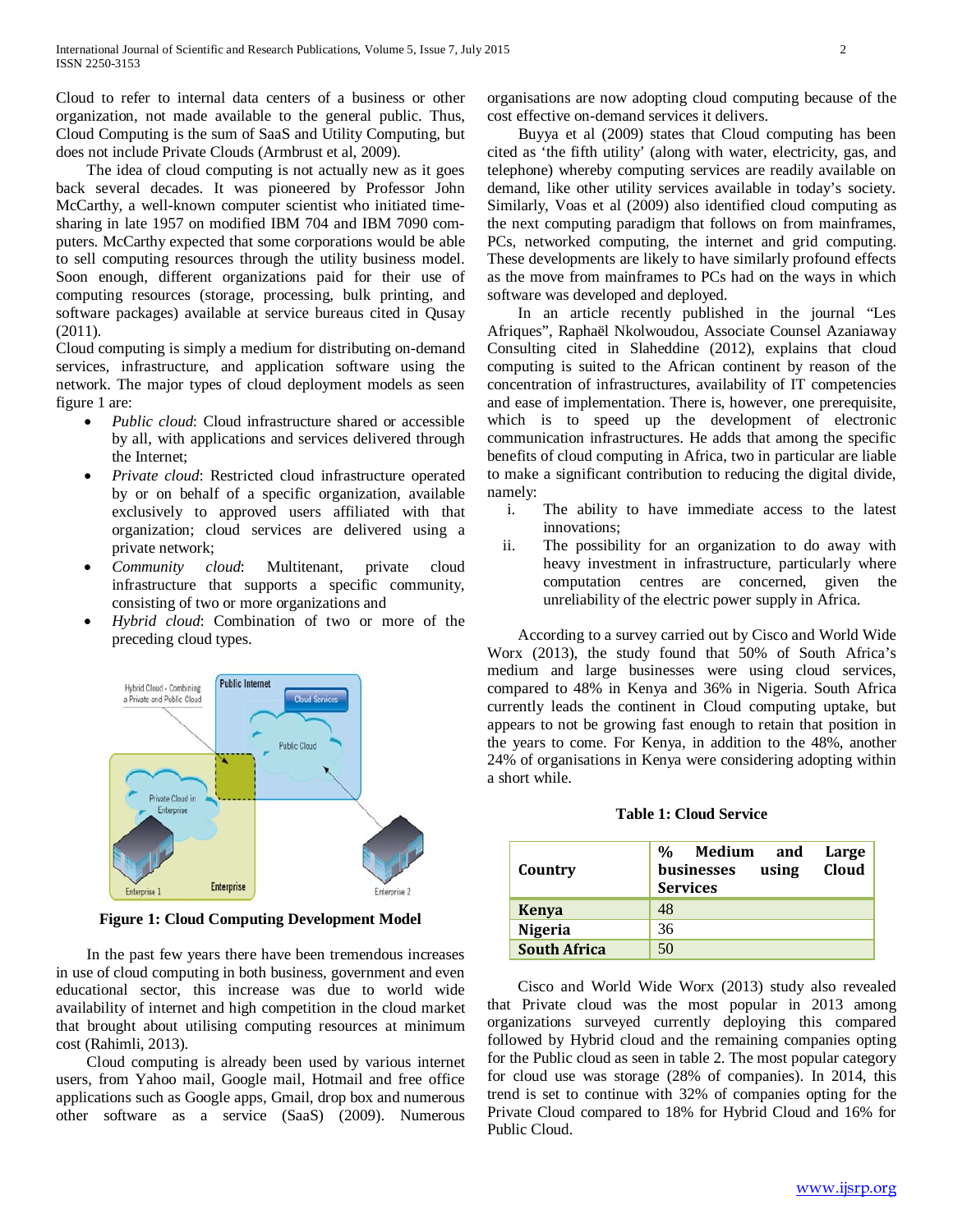**Table 2: Cloud Usage**

|                | % of Cloud usage |
|----------------|------------------|
| <b>Hybrid</b>  | 13               |
| <b>Private</b> | 25               |
| <b>Public</b>  |                  |

 The most significant finding from the study was that, while South Africa currently leads the continent in Cloud uptake, it is about to be overtaken dramatically by Nigeria. A significant 44% of Nigerian businesses say they will embrace the Cloud in 2014, bringing the total in that country to 80% by the end of 2014. This compares to 24% of organisations in Kenya and only 16% in South Africa saying they will be taking up Cloud.

According to CompTIA 4<sup>th</sup> Annual Conference Full Report (2013), it states that as cloud components are becoming more prevalent in IT architectures, more companies are relying on cloud computing for business processes such as storage (59%), business continuity/disaster recovery (48%), and security (44%). This strong usage and strong market indicators show that cloud computing is becoming a default part of the IT landscape. Although adoption rates are high and market numbers are positive, there is still confusion related to cloud computing. This confusion will hinder end users and channel firms from fully transforming their IT practices and offerings. Only 46% of channel firms with cloud offerings described their cloud business as completely mature—an established, strategic part of business plans.

 According to a white paper report from Dialogic (2010), cloud computing has a variety of characteristics, with the main ones being:

- i. *Shared Infrastructure* Uses a virtualized software model, enabling the sharing of physical services, storage, and networking capabilities. The cloud infrastructure, regardless of deployment model, seeks to make the most of the available infrastructure across a number of users.
- ii. *Dynamic Provisioning* Allows for the provision of services based on current demand requirements. This is done automatically using software automation, enabling the expansion and contraction of service capability, as needed. This dynamic scaling needs to be done while maintaining high levels of reliability and security.
- iii. *Network Access* Needs to be accessed across the internet from a broad range of devices such as PCs, laptops, and mobile devices, using standards-based APIs (for example, ones based on HTTP). Deployments of services in the cloud include everything from using business applications to the latest application on the newest smart phones.

iv. *Managed Metering* — Uses metering for managing and optimizing the service and to provide reporting and billing information. In this way, consumers are billed for services according to how much they have actually used during the billing period.

#### III. ARCHITECTURES AND DEPLOYMENT MODELS

According to Kim-Kwang (2010), Cloud architectures can be broadly categorised into:

- *Infrastructure as a Service (IaaS)*: This is the foundation of cloud services. It provides clients with access to server hardware, storage, bandwidth and other fundamental computing resources. For example, Amazon EC2 allows individuals and businesses to rent machines preconfigured with selected operating systems on which to run their own applications.
- *Platform as a Service (PaaS)*: This is built upon IaaS and provides clients with access to the basic operating software and optional services to develop and use software applications (eg database access and payment service) without the need to buy and manage the underlying computing infrastructure. For example, Google App Engine allows clients to run their web applications (ie software that can be accessed using a web browser such as Internet Explorer over the internet) on Google's infrastructure.
- *Software as a Service (SaaS)*: This is built upon the underlying IaaS and PaaS provides clients with integrated access to software applications. For example, Oracle SaaS Platform allows independent software vendors to build, deploy and manage SaaS and cloudbased applications using a licensing economic model. Here, users purchase a license and support for components of the Oracle SaaS Platform on a monthly basis.



**Figure 2: Service Delivery Model (Garrison et al (2012))**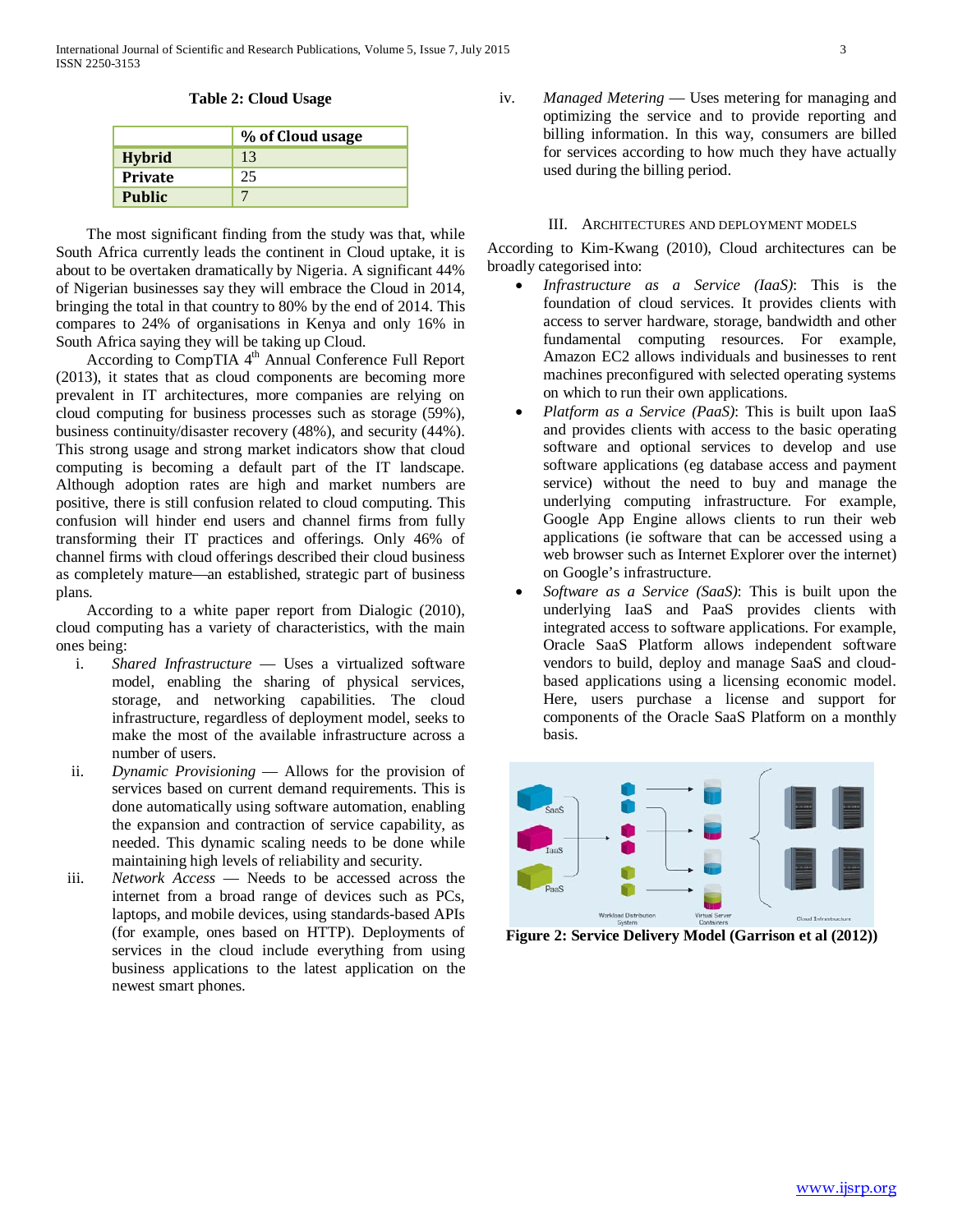| <b>Service Type</b><br>$_{\rm{Lax}}$<br>LaaS.<br>SaaS.<br>Application and Software<br><b>Service Category</b><br>VM Rental, Online Storage<br><b>Online Operating</b><br>Environment, Online<br>Rental<br>Database, Online Message<br><b>Oueue</b><br><b>Service</b><br>Server Template<br>Logic Resource<br><b>Application Template</b><br>Customization<br>Template<br>Automation<br>Automation<br>Automation<br>Online Development<br>Web $2.0$<br><b>Service Provisioning</b><br>Remote Console,<br>Service accessing and<br>Web $2.0$<br>and Debugging,<br>Integration of<br>Using<br><b>Offline</b><br>Development Tools<br>and Cloud |
|---------------------------------------------------------------------------------------------------------------------------------------------------------------------------------------------------------------------------------------------------------------------------------------------------------------------------------------------------------------------------------------------------------------------------------------------------------------------------------------------------------------------------------------------------------------------------------------------------------------------------------------------|
|                                                                                                                                                                                                                                                                                                                                                                                                                                                                                                                                                                                                                                             |
|                                                                                                                                                                                                                                                                                                                                                                                                                                                                                                                                                                                                                                             |
|                                                                                                                                                                                                                                                                                                                                                                                                                                                                                                                                                                                                                                             |
|                                                                                                                                                                                                                                                                                                                                                                                                                                                                                                                                                                                                                                             |
|                                                                                                                                                                                                                                                                                                                                                                                                                                                                                                                                                                                                                                             |
|                                                                                                                                                                                                                                                                                                                                                                                                                                                                                                                                                                                                                                             |
|                                                                                                                                                                                                                                                                                                                                                                                                                                                                                                                                                                                                                                             |
|                                                                                                                                                                                                                                                                                                                                                                                                                                                                                                                                                                                                                                             |
|                                                                                                                                                                                                                                                                                                                                                                                                                                                                                                                                                                                                                                             |
|                                                                                                                                                                                                                                                                                                                                                                                                                                                                                                                                                                                                                                             |
|                                                                                                                                                                                                                                                                                                                                                                                                                                                                                                                                                                                                                                             |
|                                                                                                                                                                                                                                                                                                                                                                                                                                                                                                                                                                                                                                             |
|                                                                                                                                                                                                                                                                                                                                                                                                                                                                                                                                                                                                                                             |
|                                                                                                                                                                                                                                                                                                                                                                                                                                                                                                                                                                                                                                             |
|                                                                                                                                                                                                                                                                                                                                                                                                                                                                                                                                                                                                                                             |
| Physical Resource<br>Logic Resource<br>Application                                                                                                                                                                                                                                                                                                                                                                                                                                                                                                                                                                                          |
| <b>Service monitoring</b><br>Monitoring<br>Monitoring<br>Monitoring                                                                                                                                                                                                                                                                                                                                                                                                                                                                                                                                                                         |
| Dynamic<br>Dynamic<br>Dynamic                                                                                                                                                                                                                                                                                                                                                                                                                                                                                                                                                                                                               |
| Orchestration of<br>Orchestration of<br>Orchestration of<br><b>Service level</b>                                                                                                                                                                                                                                                                                                                                                                                                                                                                                                                                                            |
| Physical Resources<br>Logic Resources<br>Management<br>Application                                                                                                                                                                                                                                                                                                                                                                                                                                                                                                                                                                          |
| Service resource<br><b>Network</b><br>Large-scale<br>Multi-tenancy                                                                                                                                                                                                                                                                                                                                                                                                                                                                                                                                                                          |
| Distributed File<br>Optimization<br>Virtualization.                                                                                                                                                                                                                                                                                                                                                                                                                                                                                                                                                                                         |
| System, Database,<br>Server                                                                                                                                                                                                                                                                                                                                                                                                                                                                                                                                                                                                                 |
| Middleware etc<br>Virtualization.                                                                                                                                                                                                                                                                                                                                                                                                                                                                                                                                                                                                           |
| Storage                                                                                                                                                                                                                                                                                                                                                                                                                                                                                                                                                                                                                                     |
| Virtualization                                                                                                                                                                                                                                                                                                                                                                                                                                                                                                                                                                                                                              |
| <b>Service measurement</b><br>Physical Resource<br>Logic Resource Usage<br><b>Business Resource</b>                                                                                                                                                                                                                                                                                                                                                                                                                                                                                                                                         |
| Metering<br>Metering<br><b>Usage Metering</b>                                                                                                                                                                                                                                                                                                                                                                                                                                                                                                                                                                                               |

## **Table 3 below shows the different technologies used in different cloud computing service types.**

 $T - 11 - 4 - T - 6 - T - 6 - 10 - 10$ 

used in cloud computing are: automation, virtualization, dynamic orchestration, online development, large-scale distributed application operating environment, Web 2.0, Mashup, SOA and multi-tenancy etc. Most of these technologies have matured in recent years to enable the emergence of Cloud Computing in real applications (Jinzy, 2010).

 In many respects cloud computing is a relatively new phenomenon, particularly in the consumer space where the small amount of storage available on mobile devices sparked a need for access to photos, music, videos and documents without necessarily storing them locally. For business, however, SaaS has been available for around 15 years in areas such as email and internet banking (Burton, 2014).

# IV. SECURITY ISSUES IN ADOPTING CLOUD COMPUTING MODEL.

 Heiser et al (2008) identified seven security issues that need to be addressed before enterprises consider switching to the cloud computing model. They are as follows:

i. *Privileged user access* - Information transmitted from the client through the Internet poses a certain degree of risk, because of issues of data ownership; enterprises should spend time getting to know their providers and their regulations as much as possible before assigning some trivial applications first to test the water.

- ii. *Regulatory compliance* Clients are accountable for the security of their solution, as they can choose between providers that allow to be audited by 3rd party organizations that check levels of security and providers that don't.
- iii. *Data location* Depending on contracts, some clients might never know what country or what jurisdiction their data is located.
- iv. *Data segregation* Encrypted information from multiple companies may be stored on the same hard disk, so a mechanism to separate data should be deployed by the provider.
- v. *Recovery* Every provider should have a disaster recovery protocol to protect user data.
- vi. *Investigative support* If a client suspect's faulty activity from the provider, it may not have many legal ways pursue an investigation.
- vii. *Long-term viability* Refers to the ability to retract a contract and all data if the current provider is bought out by another firm.

## V. CHALLENGES OF CLOUD COMPUTING ADOPTION IN **NIGERIA**

 Armbrust et al (2009) highlighted some challenges in cloud computing that included technical challenges relating to the adoption of cloud computing, such as availability of service and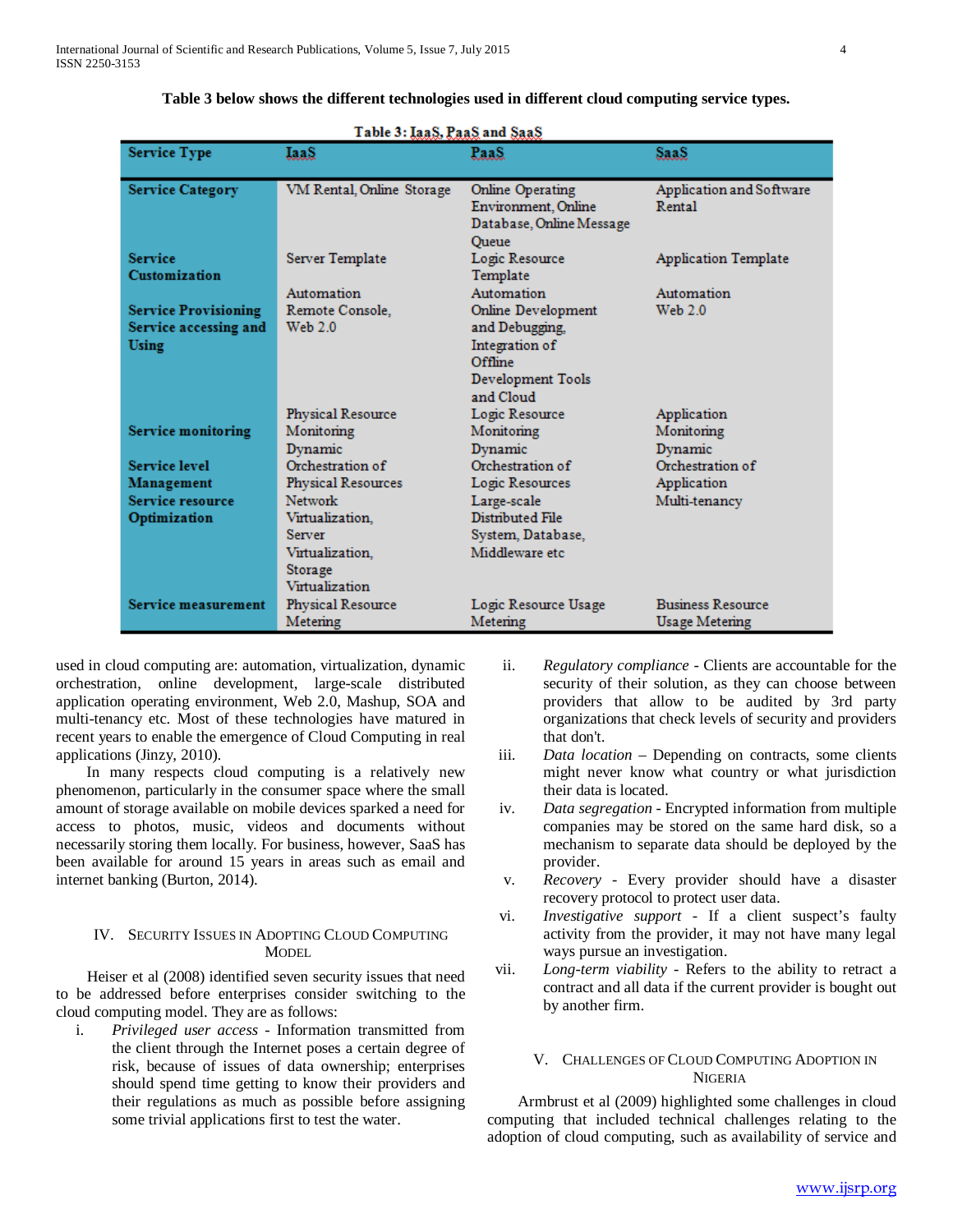data lock-in. The lack of scalable storage, performance unpredictability and data transfer bottlenecks are also obstacles that could limit the growth of cloud computing.

 There are numerous challenges that have hindered the acceptance and uses of cloud computing in Nigeria, prominent among them are:

- i. Poor quality or unavailability of internet service can hinder prompt availability of data.
- ii. Fear of hackers
- iii. Companies are not contented that there records will be giving the utmost privacy.
- iv. Lack of technical skills in the deployment of cloud computing service.
- v. Lack of flexibility of the policy or legal framework for cloud computing is discouraging a number of companies to adopt cloud computing.
- vi. Lack of detailed information and awareness of cloud computing services is hampering more clients going into cloud technologies.
- vii. The need for current ICT infrastructures and social amenities needed to establish cloud computing data centres across the country.
- viii. The current insecurity problem facing the nation will also hinder cloud technologies providers from investing in the country.

### VI. BENEFITS OF CLOUD COMPUTING IN NIGERIA

 Angaye (2012) states that cloud computing services are categorized into Software service, Infrastructure service and Platform service. He further revealed that, Software service alone was estimated to generate over \$21.3 billion globally by 2015, and that software developers in Nigeria could tap into it and transform the Nigerian economy, if given the right tools and the enabling environment in terms of putting the right infrastructure in place.

 The developed countries now based their entire multi-billion dollar business models on putting information on the net, and storing the data in the cloud. Cloud computing offers worldwide access to virtually unlimited processing power, new storage capabilities and capabilities that are being used to create virtual web platforms, where humanity today and in the future will live out large parts of their everyday lives, educating, working, shopping and talking to private networks of friends and relatives (Uwaje, 2012).

 Kuyoro et al (2012) states that cloud computing enables the measuring of used resources as is the case in utility computing which can be used to provide resources efficiency information to the cloud provider and can be used to provide the consumer a payment model based in "pay-per-use".

 Hinchcliffe (2009) states that, with Cloud computing, payment is made for only software used. Some software on the Cloud is free. For example, most SaaS solutions have a pay-asyou-go pricing model instead of a large up-front investment. Such pricing models allow end users to pay only for what they use thus freeing up resources such as time and money for other more important (core) business activities. It is obvious cloud computing has helped in reducing cost, ease IT intricacies and enhance the availability of update technology.

Cloud computing is fast having huge impact on businesses today (Sourya, 2012). According to International Data Corporation (IDC) 2012 report, by 2015 cloud computing would have created about fourteen million jobs globally. As at 2011, cloud computing generated \$400 billion in revenue and created 1.5 million new jobs (IDC, 2012). From Figure 3, the proposed number of jobs by cloud computing will surpass 8.8 million.



## **Figure 4: Projected Data for the Number of Jobs Created By Cloud Computing from 2012-2015: Source: IDC, 2012**

 Table 4 below reveals the result of the research conducted by CompTIA (2013) on the benefits cloud adopters have experienced after the adopting the technology.



#### **Table 4: Benefits Cloud Adopters Have Experienced**

## VII. TRENDS IN CLOUD COMPUTING

 According to an article in regalix.com cited in Raghavendra et al (2015), there are Five Cloud Computing Trends that will drive cloud strategies through 2015 and 2016 and they are:

i. *Hybrid Cloud Computing:* Hybrid Cloud means using a combination of public or private cloud services. As it is proved from some recent developments, hybrid cloud computing is set to become an imperative, in the form of a unified integrated cloud model, consisting both internal and external cloud platforms that can be leveraged based on specific business requirements. Data Scientists and Cloud Experts recommend that organizations should make immediate efforts on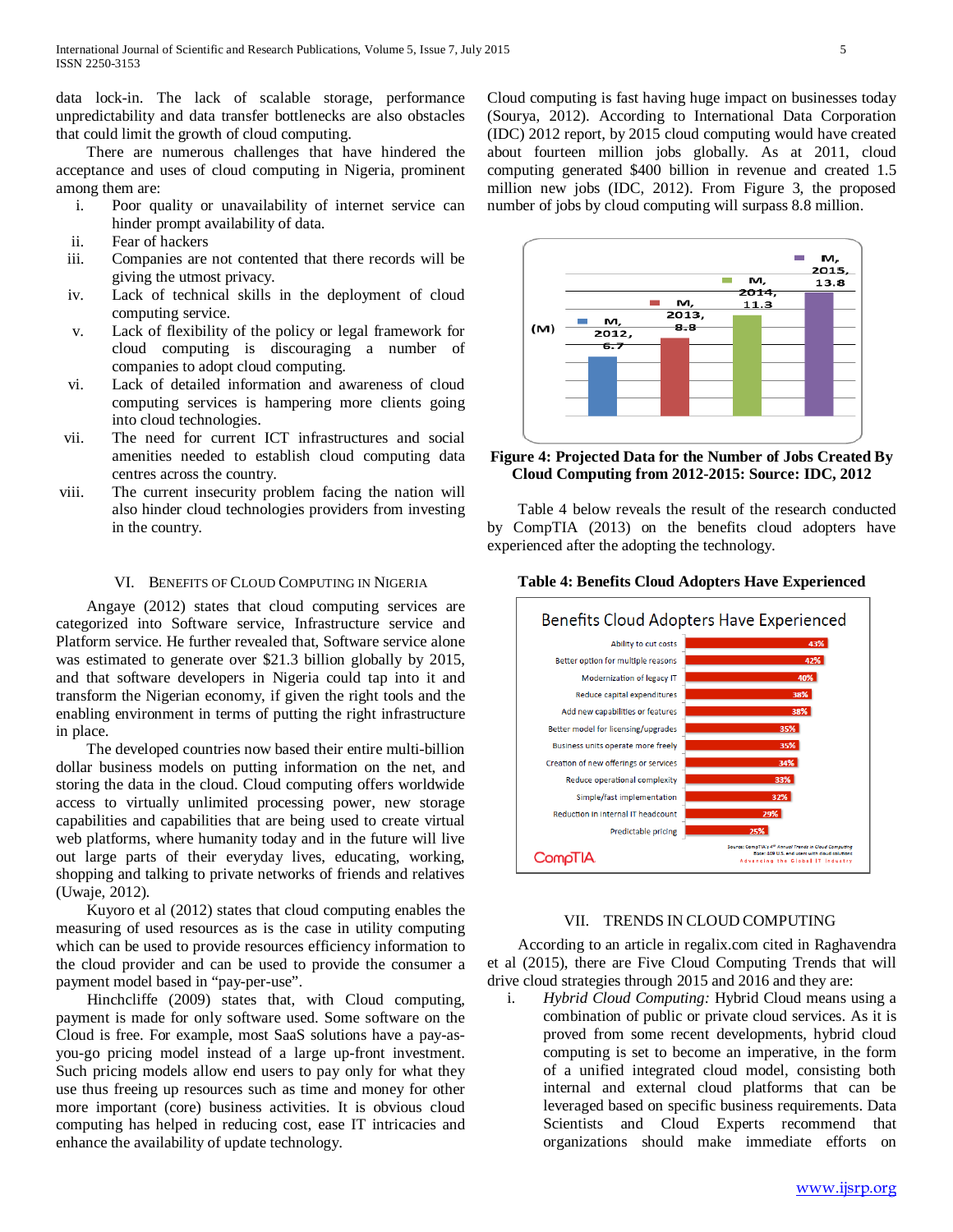integrating the application and dynamic data infrastructures to form a hybrid solution.

- ii. *Cloud Services Brokerage:* Cloud Service Brokerage (CSB) has graduated from being an option to a key strategic factor for users and IT alike. CSB involves a service provider playing a key role in assisting the consumption of cloud computing. CSB as a trend is predicted to gather speed over the next couple of years as users choose to use cloud services, independent of IT bureaucracy.
- iii. *Cloud Friendly Decision Frameworks:* Many data Scientists now agrees that Cloud Computing offers a platform of completely indispensible features and benefits, like cost-effective use-based models of IT consumption and service delivery, greater agility and lesser complexity. It also allows the IT to focus its resources on delivering new services that fuel innovation and accelerate the business.
- iv. *Application Design Must Be Cloud-Optimized:* Now the way IT Sector go about cloud computing is to basically just transfer their whole organization work-loads to the cloud. This is a good technique where the workloads need a variable supply of resources. But to fully extract the potential of cloud model to deliver standard world class applications, we need to start developing applications that are cloud-optimized.
- v. *Datacenters Need To Adopt Implementation Models of Cloud Service Providers:* In a cloud computing environment, the data center and other details are handled by the service provider while the organization only concerns itself with consumption of services. But as enterprises carry on building/expanding their own data centers, they will be far better served applying the cloud computing implementation models of Cloud Service Providers to increase performance, efficiency, and agility.

#### VIII. CONCLUSION

 Cloud computing technology has no doubt changes the way both the private and public organisations deliver quality services to its teaming customers. This study revealed that the adoption of cloud computing in developing countries like Nigeria has numerous benefits which includes use of shared resources which has helped in lowering cost for most organisations using the cloud technology, provision of on-demand self-service, accessing numerous valuable applications from the cloud service provider, it is highly efficient, reliable and more secured. The major challenges in adopting this technology in the country is the problems of power supply, poor internet service, fear of hackers and the insecurity problem facing the country which has hindered cloud service providers to invest in the country and also businesses in adopting cloud computing.

#### IX. RECOMMENDATIONS

 The following recommendations were made to enhance the adoption and growth of cloud computing usage in Nigeria:

- i. Both the private and public organisations in the country should be thoroughly enlightened by the cloud service providers on advantages of cloud computing services and some of its shortcomings. This will help get rid of the fear of most organisations in adopting cloud computing.
- ii. The security challenges Nigeria is currently facing should be checked to encourage more cloud service providers to invest in the country to complement the few already in place and increase competition.
- iii. Better internet service and constant power supply is needed to have seamless access to the cloud service. This will also lessen the cost of services provided.

#### **REFERENCES**

- [1] C. Angaye, C, Cloud Computing Will Transform the Nigerian Economy: Thisday, 1st November, 2012. Retrieved 20th February, 2015 from
- [2] http://www.thisdaylive.com/articles/cloud-computing-will-transform-thenigerian-economy/129287/
- [3] M, Armbrust, A. Fox, R. Griffith, A. Joseph, R. Katz, A. Konwinski, G. Lee, D. Patterson, A. Rabkin, I. Stoica, and M. Zaharia, Above the Clouds: A Berkeley View of Cloud Computing, 2009.
- [4] H. Burton, 'Cloud computing Separating fact from fiction'. The Guardian, 2014. Retrieved 10th January, 2015 from http://www.theguardian.com/media-network/partner-zone-microsoft/cloudcomputingseparating-fact-fiction.
- [5] R. Buyya, C.S. Yeo, S. Venugopal, J. Broberg, and I. Brandic, "Cloud Computing and Emerging IT Platforms: Vision, Hype, and Reality for Delivering Computing as the 5th Utility," Future Generation Computer Systems (25)6, 2009.
- [6] Cisco, The Cloud in Africa: Reality Check, 2013. Retrieved December 15th, 2014 from:
- [7] http://www.cisco.com/web/ZA/press/2013/112813.html.
- [8] CompTIA, Trends in Cloud Computing: Full Report, August 2013. Retrieved 17th March, 2015 from www.comptia.org
- [9] J. Heiser, and M. Nicolett, Assessing the Security Risks of Cloud Computing. Gartner, 2008.
- [10] D. Hinchcliffe, Eight ways that Cloud Computing will Change Businesses, 5th June, 2009. Retrieved March 13th, 2015 from http://www.zdnet.com/blog/hinchcliffe/eight-ways-that-Cloud-computingwill-changebusiness/488
- [11] International Data Corporation (IDC), White Paper: Cloud Computing's Role in Job Creation, 2012. Retrieved 9th February, 2015 from
- [12] http://people.uwec.edu/HiltonTS/ITConf2012/NetApp2012Paper.pdf
- [13] Z. Jinzy, Cloud Computing Technologies and Applications, Handbook of Cloud Computing, 2010, retrieved 6th March, 2015 from http://www.springer.com/978-1-4419-6523-3
- [14] W. Kim, Cloud Computing: Today and Tomorrow. Journal of Object Technology. 8(1): p. 65-72, 2009.
- [15] R.C. Kim-Kwang, Cloud Computing: Challenges and Future Directions. Australian Institute of Criminology, October, 2010.
- [16] S.O. Kuyoro, A.A. Omotunde, C. Ajaegbu, and F. Ibikunle, Towards Building a Secure Cloud Computing Environment. International Journal of Advanced Research in Computer Science, 3(4), 166-171, 2012.
- [17] P. Mell, Effectively and Securely using the Cloud Computing Paradigm, 2009. Retrieved January 9th, 2015 from: http://csrc.nist.gov/groups/SNS/cloud-computing/cloudcomputing-v26.ppt
- [18] D. Puja, Cloud Computing and its Applications in the World of Networking. IJCSI International Journal of Computer Science Issues, Vol. 9, Issue 1, No 2, January 2012 ISSN (Online): 1694-0814, 2012.
- [19] F.H. Qusay, CrossTalk: Demystifying Cloud Computing, 2011.
- [20] G.S. Raghavendra, D.R.N.S. Lakshmi, and S. Venkateswarlu, Security Issues and Trends in Cloud Computing. International Journal of Computer